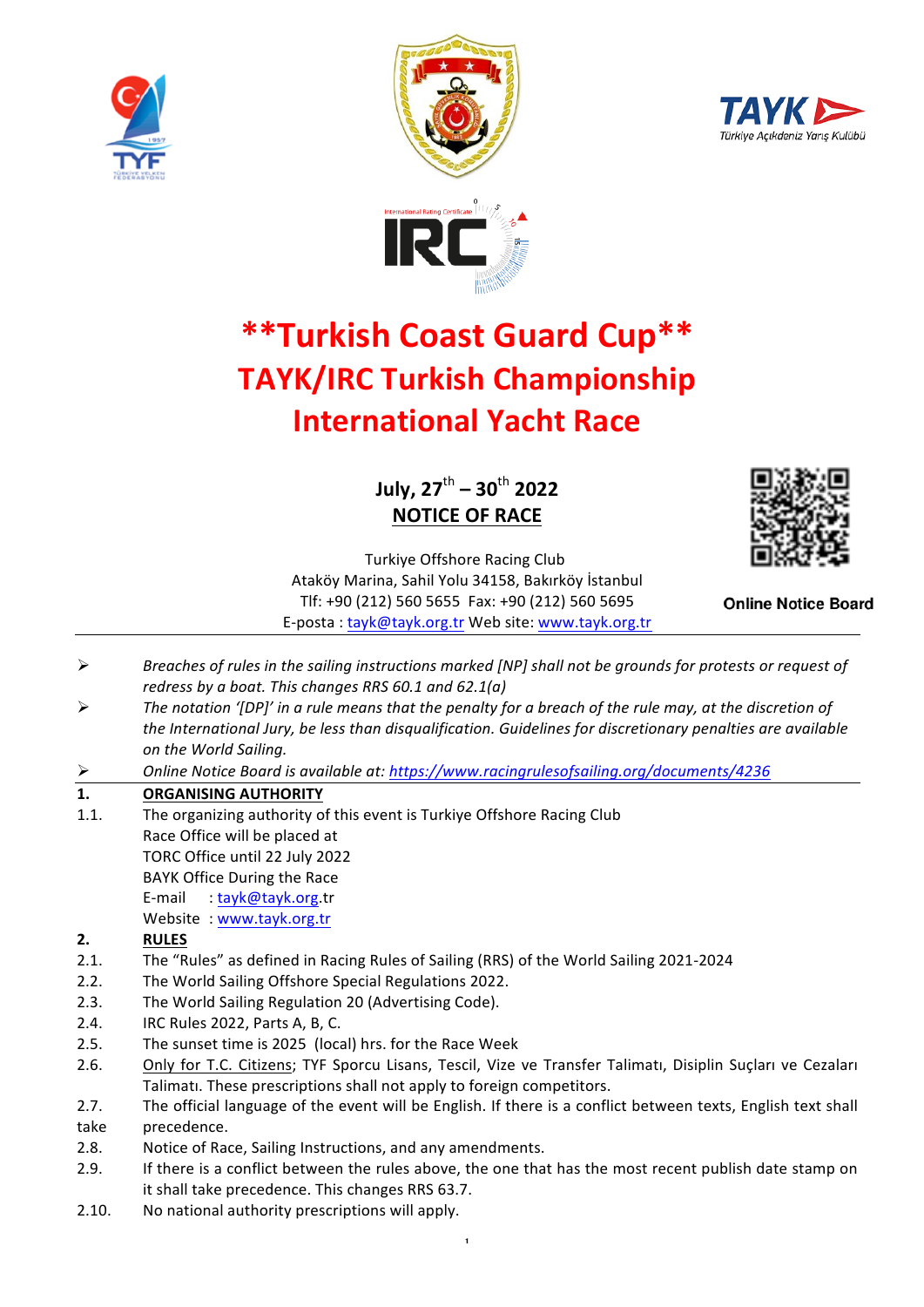#### **3. INTERNATIONAL JURY**

3.1. An international jury may be appointed for this race as per RRS Appendix N. Its decisions will be final as provided in RRS 70.5

# **4. [NP] RACE CATEGORY**

4.1. Race category for inshore races will be OSR App. B.

# **5. VENUE**

5.1. The races will be held in the Bodrum Bay.

# **6. [NP]ADVERTISING**

- 6.1. Boats may display advertising in accordance with Word Sailing Regulations 20, Advertising Code.
- 6.2. Boats, which have the approval of their national authority, shall submit a copy of the approval to the Race Office on registration.
- 6.3. The organizers may require competitors to display event sponsor's advertising material. Stickers will be supplied at registration. These shall be affixed according to organizer's instructions.
- 6.4. TSF's advertising regulation (2022). This prescriptions/requirements shall apply only to boats, registered by Turkish Maritime Authorities.

# **7. [NP]ELIGIBILITY**

- 7.1. The regatta is open to all monohull sailing boat with,
- 7.1.(a). LH/LOA between min.7 to max.27 m
- 7.1.(b). Having inboard or outboard engine with sufficient fuel.
- 7.2. No boat shall be eligible to enter and race without a valid 2022 IRC rating certificate.
- 7.3. TCC value on IRC certificate will be used. TCC (No Spinnaker) value will not be used.
- 7.4. If a boat does not have a valid 2022 IRC rating certificate, application to TAYK/TORC by  $15^{th}$  July 2022 may secure it.
- 7.5. The regatta is open to all sailors who comply with the World Sailing Eligibility Code.

#### **8. [NP]CREW LIMITATION**

- 8.1. IRC Rule 22.4.2 is deleted and replaced by "There will be no upper crew limitation, but a minimum crew of three (3) [two of them must be over eighteen 18] is required. There is no weight limit."
- 8.2. All competitors except foreign nationals shall have a TSF license valid for 2022.
- 8.3. Each skipper shall submit a crew list attached to his or her "Race Entry Form".
- 8.4. Competitors must be eighteen (18) and older.
- 8.5. [DP] Every change of a crewmember shall be declared to the Race Office no later than two (2) hours before the scheduled time of the first warning signal of the day.

# **9. ENTRY**

- 9.1. Eligible boats may enter the **Online Entry Form** duly completed from to www.tayk.org.tr
- 9.2. Entries shall be submitted no later than **July 20th 2022, 2359 (local) hrs.**
- 9.3. No entry will be accepted after  $\qquad$  July 20<sup>nd</sup> at 1700 (local) hrs.
- 9.4. To be entered a competitor shall have completed the following as described below;
- 9.4.(a). Fulfilled Entry Form,
- 9.4.(b). Crew list (TSF licence numbers or ISAF ID & Club names & ID numbers for Turkish Citizens only)
- 9.4. $(c)$ . Registered with the OA, including payment of all fees,
- 9.4.(d). 2022 IRC Certificate on file with the OA,
- 9.4.(e). Advertisement permit/certificates must be send to taykkayit@tayk.org.tr

# **10. FEES**

- 10.1. The entry fee shall be as follows;
	- IRC 0 and IRC I Divisions 4,000 TL TORC Members 3,500 TL IRC II Division 3,750 TL TORC Members 3,250 TL IRC III Division 3,500 TL. TORC Members 3,250 TL IRC IV Division 3,250 TL TORC Members 3,000 TL
- 10.2. IRC measurement and Rating Certificate fee is to be charged according to the current IRC Price Lists.
- 10.3. Protest fee shall be 750TL.

#### **11. [NP] CLASSES & HANDICAP SYSTEM**

- 11.1. The boats entered to the regatta will race in only IRC Class;
- 11.2. Time on Time (TOT) system will be applied.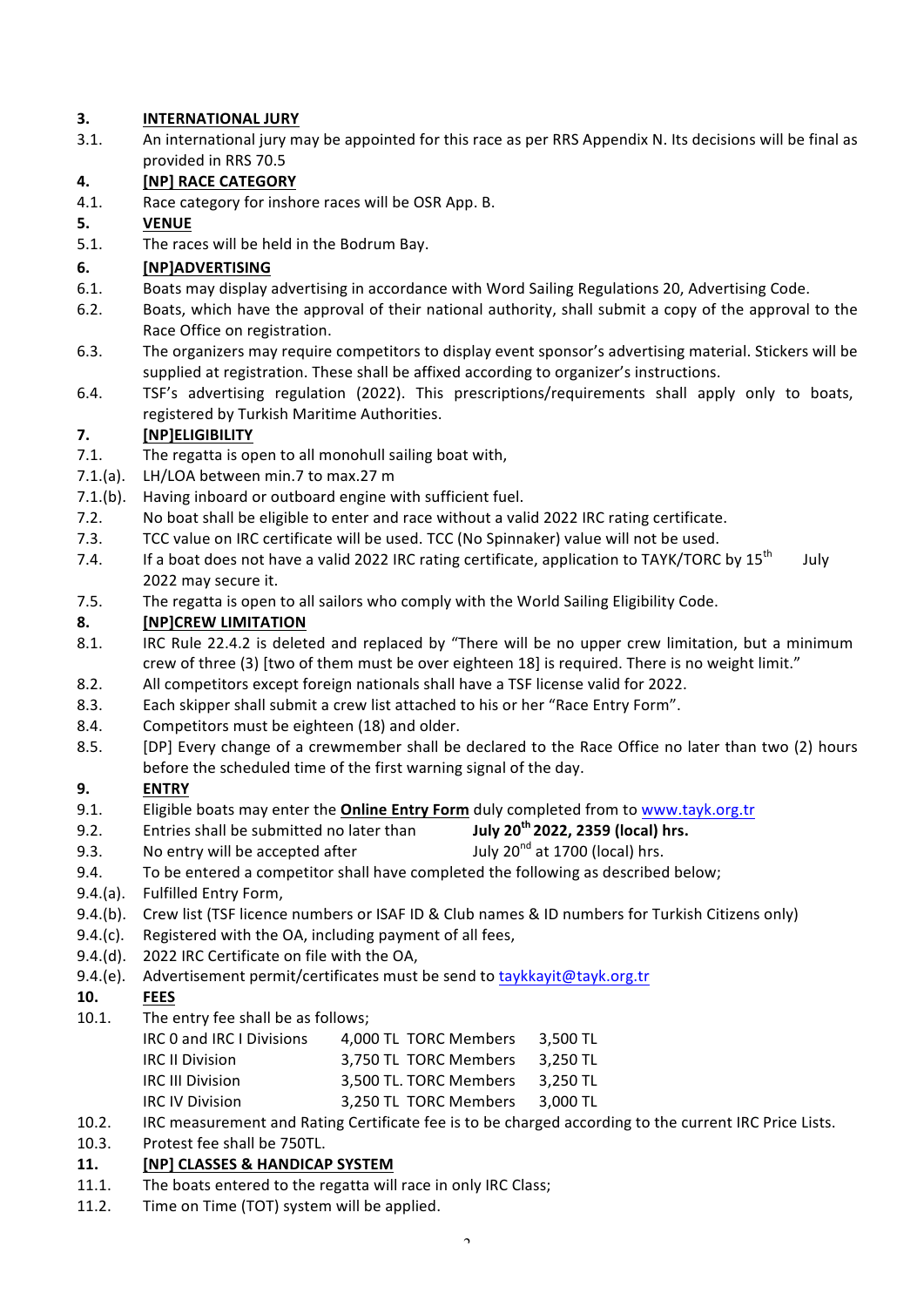- 11.3. The TCC value on the IRC certificate will be used. (No Spinnaker value shall not be used.)
- 11.4. Class/Division determination is made by Organization Committee in accordance with the TCC of the registered boats in their groups. It will be final and cannot be disputed.

# **12. REGATTA PROGRAMME**

- 12.1. Online entry  $July 20<sup>th</sup>$  no later than 2359(local)hrs. 12.2. Check-in & inspection July  $25^{th}$  at 1300 to 1700 (local) hrs.
- 12.3. Check-in & inspection July  $26<sup>th</sup>$  at 1000 to 1700 (local) hrs.
- 12.4. Training Day **July 25&26** at 1000 to 1700 (local) hrs.
- 12.5. Regatta Documents July  $26<sup>th</sup>$  at 1900 (local) hrs. will be delivered at event area.
- 
- 12.6. Skipper Briefing T.B.A
- 12.7. Races  $July 27<sup>th</sup> to 30<sup>th</sup>$
- 12.8. On the last racing day (30<sup>th</sup> July 2022), there will be no warning signal for the first division/s after 1500 hrs. (local) except after a general recall of division/s, whose first warning signal was given before 1500 hrs.

# 13. **INPI SAFETY AND LIFE SAVING EQUIPMENT**

- 13.1. In twentyfive (25) knots wind speed, the Race Committee may decide not to start the race or shorten the race course and may abandon the race. None of those options shall be grounds for redress.
- 13.2. For all Races; Competitors' attention is drawn to RRS 1.2 life-saving equipment: "Each Competitor is individually responsible for wearing a personal flotation device adequate for the conditions."

#### 14. SAILING INSTRUCTIONS & THE COURSES

- 14.1. The Sailing Instructions will be available from 1600 (local) hrs. on July,  $24^{th}$  2022, at the Online Notice Board & www.tayk.org.tr
- 14.2. The course charts will be delivered with the Sailing Instructions.

#### 15. *[NP] SCORING & NUMBER OF RACES*

- 15.1. The Low Point Scoring System (RRS A4) will be applied.
- 15.2. Seven (7) inshore and one (1) coastal races are scheduled. The organizing authority has the right to change the number of races.
- 15.3. One (1) discard will be allowed if five (5) inshore races are completed, but coastal race shall not be discarded.
- 15.4. The regatta is valid if at least two (2) races are completed.
- 15.5. The winner will be the boat with the lowest total points.
- 15.6. In case of a tie between boats, RRS A8 will be applied.

# **16. RADIO COMMUNICATION**

- 16.1. It is mandatory to have a VHF marine radio and to keep it on during the races.
- 16.2. (NP)The Race Committee intends to make courtesy broadcasts to competitors on Marine VHF radio. Delay in the radio communication of these calls, or the order in which they are made, or any omission or failure in the emission or reception of these calls, shall not be grounds for a request for redress  $(modifies$  RRS  $62.1(a)$ ).
- 16.3. The specific channels for each racing area will be stated in the sailing instructions.
- 16.4. [DP] Except in an emergency, a boat shall neither make radio transmissions while racing nor receive radio communications not available to all boats. This restriction also applies to mobile phones (voice and/or data transmissions.

# **17.** MEASUREMENT CHECKS & INSPECTION

- 17.1. If requested, a team provided by OA may carry out the measurements.
- 17.2. The boats may be measured before or after any race even without a need for protest.
- 17.3. [DP]All skippers must ensure that their boat complies with Word Sailing Offshore Special Regulations and their inventory includes all equipment for **Category Appendix B for inshore races"** defined by above rule.
- 17.4. Boat's inventory may be randomly inspected in marina or on the water by inspectors appointed by the Race Committee.
- 17.5. Any modification request for IRC certificate shall not be accepted after 20<sup>th</sup> July 2022, 1700 (local) hrs.

# **18. BERTHING**

- 18.1. Participating boats may moor in "Bodrum Belediye Marina" free of charge, from July, 25<sup>nd</sup> 2022 at 1200 (local) hrs. till July,  $31<sup>st</sup>$  2022 at 1200 (local) hrs.
- 18.2. Mooring in the Marina after 45th entry cannot be guaranteed.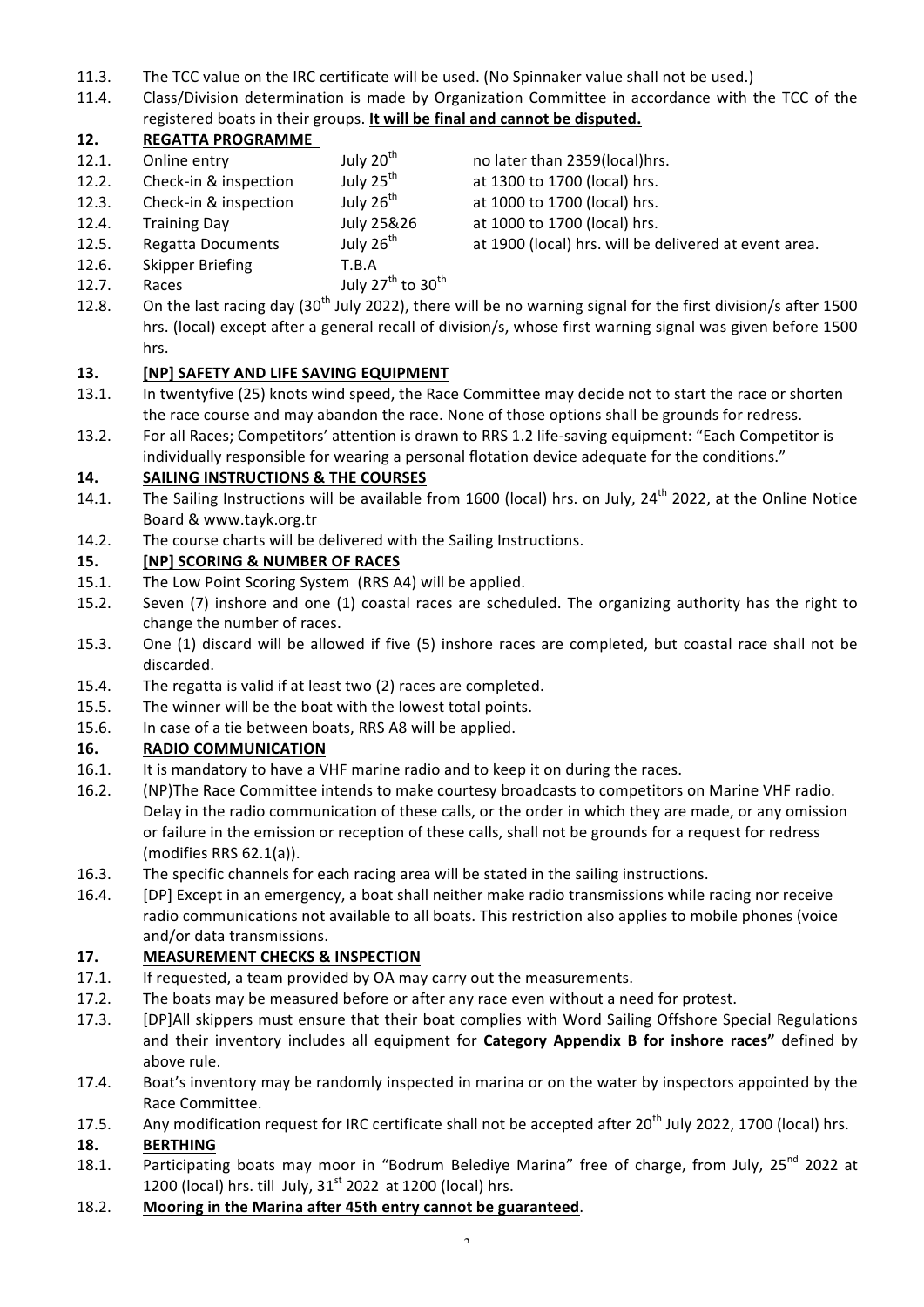- 18.3. Bodrum Belediye Marina is an open marina and is not responsible for the safety of boats. Each boat owner / lessee is responsible for ensuring the safety of his/her boat and taking the boat to a secure marina or responsibility of the participants and xx Marina accept no responsibility.
- 18.4. Bodrum Belediye Marina must be supplied with the following documents on arrival of the boats
- 18.4.(a). Port Registration deed or Custom Boat Registration Certificate or Certificate of tonnage.
- 18.4.(b). Permit Range (Transit Log)
- 18.4.(c). Insurance Policy

# **19. [DP]HAUL-OUT RESTRICTIONS**

- 19.1. By 0800 (local) hrs. on July, 26<sup>th</sup> 2021 all boats shall be afloat.
- 19.2. Hauling out after this time shall be done only after a written permission by the Race Committee according its terms

#### **20. [DP]DIVING EQUIPMENT AND PLASTIC POOLS**

20.1. Without prior written permission of the Race Committee, underwater breathing apparatus and plastic pools or their equivalent shall not be used around any participating boat between the preparatory signal of the first race and the end of the Regatta.

#### **21. PRIZES**

- 21.1. At the end of the Race Week, the three best scoring boats in each class/division will be awarded overall  $1^{st}$ ,  $2^{nd}$  and  $3^{rd}$ .
- 21.2. Additional prizes will be awarded according to OA decisions.

#### **22. RISK STATEMENT**

- 22.1. Competitors and support team participate in the series entirely at their own risk and they are reminded of the provisions of RRS 3, Decision to Race. Sailing is by its nature an unpredictable sport and therefore involves an element of risk. By taking part in the event, each competitor agrees and acknowledges that:
- 22.1.(a). They are aware of the inherent element of risk involved in the sport and accept responsibility for the exposure of themselves, their crew and their boat to such inherent risk whilst taking part in the event,
- 22.1.(b). They are responsible for the safety of themselves, their crew, their boat and their other property whether afloat or ashore,
- $22.1(c)$ . They accept responsibility for any injury, damage or loss to the extent caused by their own actions or omissions;
- 22.1.(d). By participating in any race, they are satisfied that their boat is in good order, equipped to sail in the event and they are fit to participate;
- 22.1.(e). The provision of a race management team and other officials and volunteers by the organizer does not relieve them of their own responsibilities;
- 22.1.(f). It is their responsibility to familiarize themselves with any risks specific to this venue or this event drawn to their attention in any rules and information produced for the venue or event and to attend any safety briefing held for the event.
- 22.1.(g). TORC, International Jury, Race Committee and all parties involved in the Race Week organization will not accept any liability for material damage or personal injury or death sustained in conjunction with or prior to, during, or after the Race Week.
- 22.1.(h). This race shall be construed in accordance with the law of Türkiye and each party agrees to submit to the exclusive jurisdiction of the Courts of Türkiye.

#### 23. **INSURANCE**

23.1. Each participating boat and the crew must be insured with sufficient insurance cover to meet all or any claims and third party coverage. Boats shall have adequate and suitable insurance before racing.

#### **24. PRESS CENTER**

24.1. Press members who would like to follow the regatta are kindly asked to have an accreditation. For accreditation please contact TORC.

#### **25. RIGHTS TO USE NAME AND LIKENESS**

25.1. In participating, a competitor automatically grants to the Organizing Authority and the sponsors, the right in perpetuity, to make, use and show, from time to time and at their discretion, any motion pictures, still pictures and live, taped or film television and other reproductions of him/her during the period of competition in which the competitor participates and in all material related to the said Event without compensation.